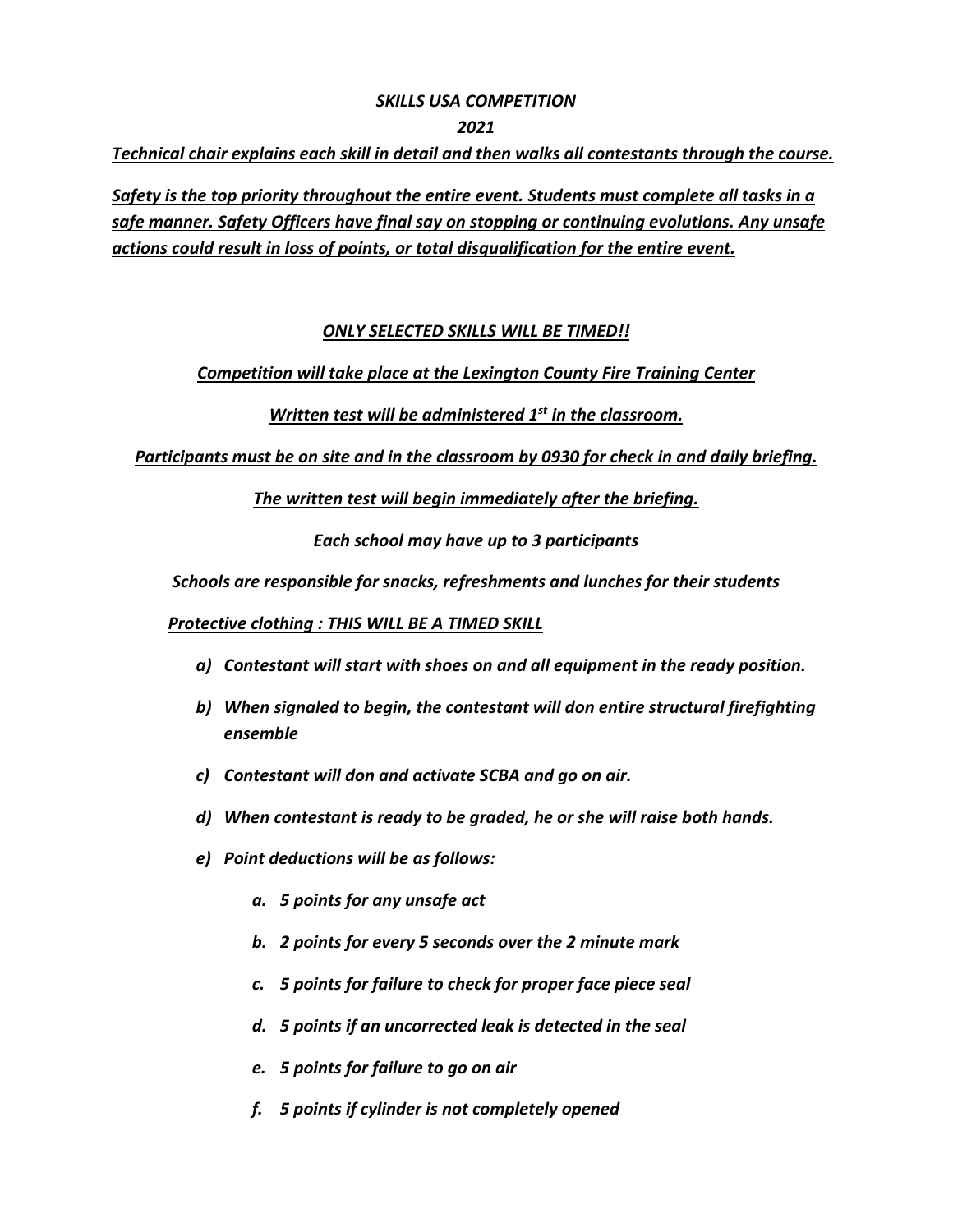- *g. 5 points for leaving any unprotected area of the body*
- *h. 5 points for failure to don any piece of equipment (includes not pulling flash hood into position or lowering shield if equipped) "Borks" , goggles or "defender" type shields do not need to be deployed*
- *f) Bonus Points:*
- *a. Student will earn 1 bonus point for every 2 full seconds under the 2 minute mark.*

### *Rope/Knot*

- *a) Contestant must wear gloves while performing this skill*
- *b) Contestant will tie 3 basic knots*
- *c) Contestant will prepare an assigned tool for hoisting*
- *d) Contestant will tie a bowline in hand*
- *e) Contestant will tie figure eight knot.*
- *f) Point deductions will be as follows:*
	- *a. 5 points if knot slips from tool being hoisted or any unsafe act*
	- *b. 5 points for proper knot not dressed properly (neatness counts)*
	- *c. 5 points for improper knot*
	- *d. 5 points if knot comes untied*

#### *Loss Control: Neatness counts during this skill*

- *a) Contestant will demonstrate construction of a catchall*
- *b) Contestant will be in helmet and gloves minimum*
- *c) Contestant will demonstrate 1 FF salvage cover roll and deployment(evaluator will act as 2nd FF for roll with no coaching allowed)*
- *d) Point deductions will be as follows:*
	- *a. 5 points for any unsafe act*
	- *b. 5 points for improper skill*
	- *c. 5 points if not properly constructed*
	- *d. 5 points if not finished out properly (catchall comes unrolled or exposed furniture under salvage cover)*

#### *Search & Rescue*

- *a) Contestant will perform a search in the maze*
- *b) Contestant will be in full turnout gear and on air*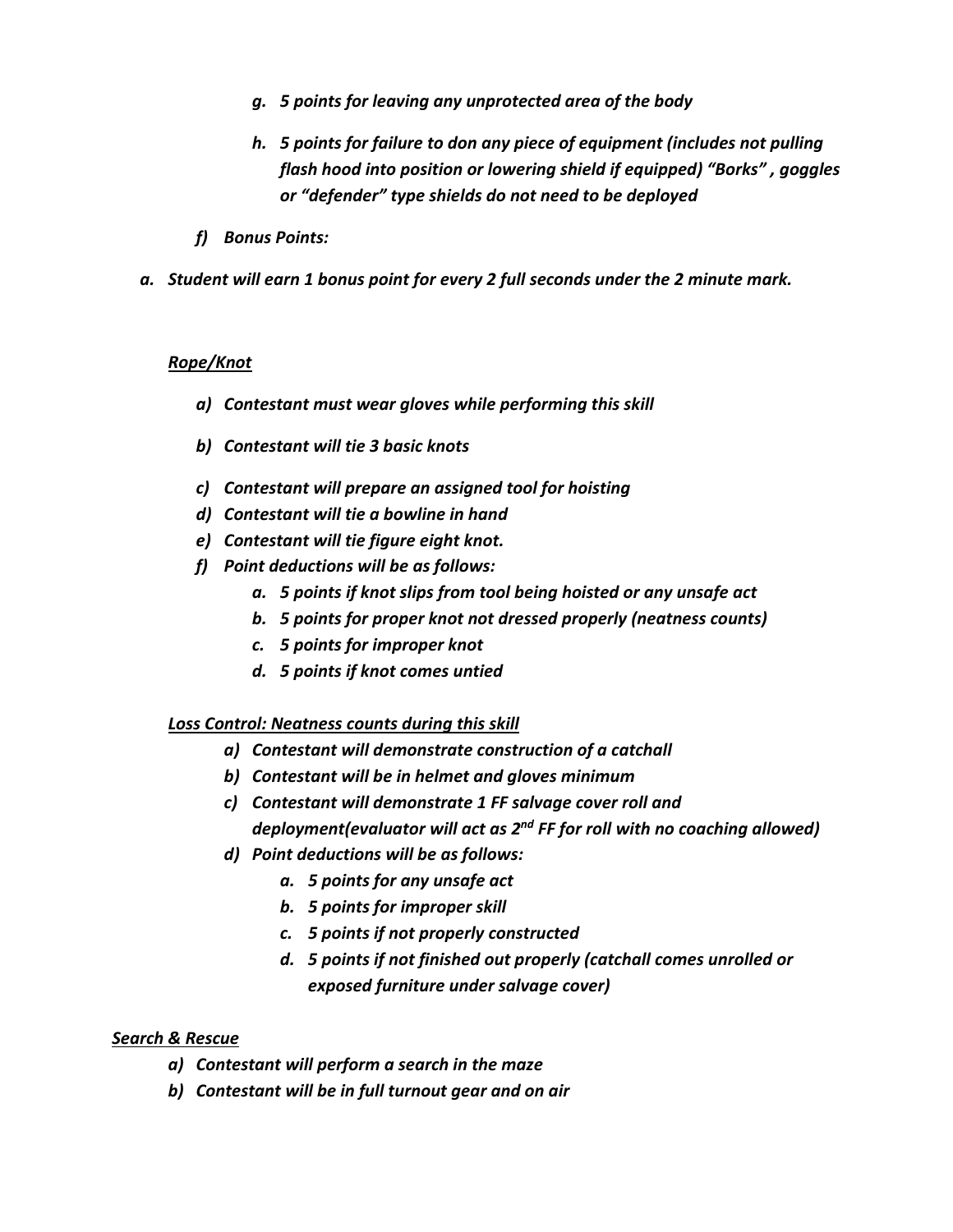- *c) After locating victim, contestant will perform the webbing drag and remove the victim to a pre-determined location.*
- *d) At some point during the skills, the evaluator will prompt the student to declare a MAYDAY, and require the student to give a report. (student should provide complete information including but not limited to: name, location, situational report, air supply )*
- *e) Point deductions will be as follows*
	- *a. 5 points for any unsafe act*
	- *b. 5 points for failure to locate victim*
	- *c. 5 points if contestant becomes lost or disoriented to the point of a real world Mayday activation or if instructor must intervene*
	- *d. 5 points for running out of air prior to completing task*
	- *e. 5 points for improper removal technique*
	- *f. 5 points for incomplete MAYDAY report*

*Should a true emergency requiring a MAYDAY occur, the evaluator or student should declare "REAL WORLD EMERGENCY- MAYDAY, MAYDAY, MAYDAY", by radio or runner to the Tech Chair, and take appropriate action to safely mitigate the situation.* 

# *Advancing Charged Hose Line*

- *a) Line connected and charged by direct-connect to hydrant*
- *b) Contestant wears full turnout gear and SCBA (not on air)*
- *c) Hose is laid out for advancement*
- *d) Lines establish 75' distance to advance hose*
- *e) Open nozzle and knock cone down*
- *f) Slowly close nozzle (5 point penalty for water hammer)*
- *g) Use stand-by contestants to help replace hose for next evolution*
- *h) 5 point penalty for any unsafe act*

# *Ladder Climb*

- *a) Contestant will perform a 1 firefighter flat raise with a 14 foot roof ladder*
- *b) Contestant will wear full turnout gear and SCBA harness without facepiece*
- *c) Safety officer will foot the ladder for this skill*
- *d) Once raise is completed, contestant will climb the ladder carrying an assigned tool.*
- *e) Contestant will stop 3 rungs from the top, perform a leg lock, and return to the ground*
- *f) Deductions will be as follows:*
	- *a. 5 points for any unsafe act*
	- *b. 5 points for improper climbing technique*